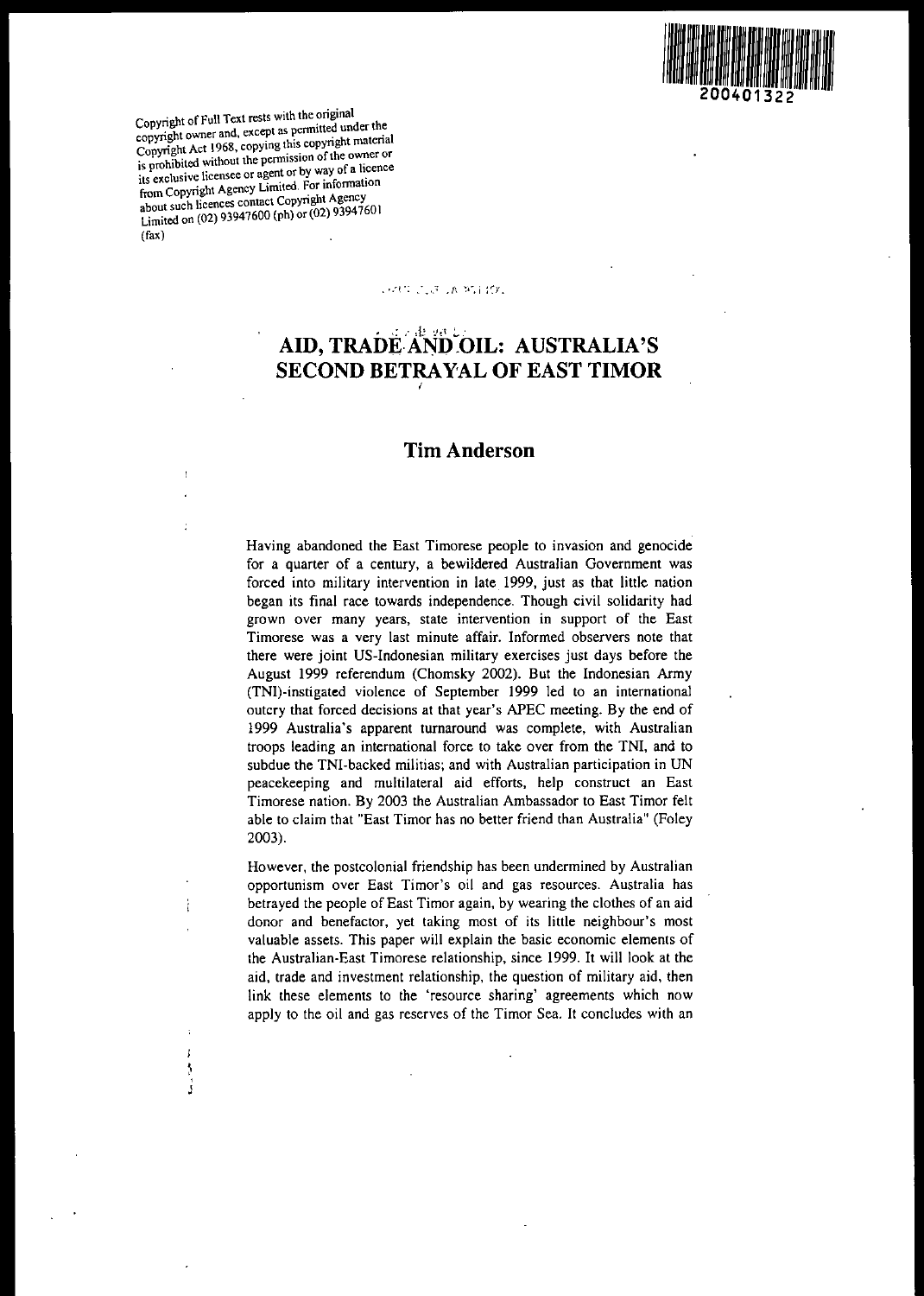estimale of net resource flows, created by this new 'aid, trade and oil' relationship. In summary, Australia is set to take about ten· times the resources it has contributed to East Timor, largely because of a coerced and grossly unfair oil deal, and because of Australia's refusal to engage **in a timely negotiation of maritime boundaries.**

# **Aid, Trade and Investment**

In 2000 Australia committed A\$150 million over four years (2000-01 to 2003-04) in development assistance funds for East Timor (Downer 2003). In mid 2003 Australia also announced a zero tariff trade preference deal for East Timor (Vaile 2003). On the face of it, these appear the generous acts of a good neighbour. Closer scrutiny shows **otherwise.**

Firstly, Australia has been attempting to revise its awful past record with East Timor. This article does not have the space to do so, but others (eg. Aarons and Domm 1992; Pilger 1994; Tanter *et al* 2001) have written at length about the betrayal from 1975 onwards, when successive Australia **Governments conspired with the Indonesian Government to annex East** Timor and deny the people their right to self-determination. When East **Timor's move to independence became clear, the Australian Government rapidly revised its 'incorporation' language and claimed to have:**

**provided assistance to the people of East Timer since the late 19705. The focus has been on poverty alleviation through the provision of assistance in areas of health and water supply, rural** development, education and training (AusAID 2001).

By any account the aid targeted for East Timor during the Indonesian occupation was minimal. During the 1990s AusAID (2001) lists annual allocations of between half a million and four million Australian dollars. This aid increased in response to the renewed Australian and international criticism that followed exposure of the 1991 Dili massacre, where over 200 young people were murdered by Indonesian troops, following a funeral which turned into an independence rally (see eg. Pilger 1994).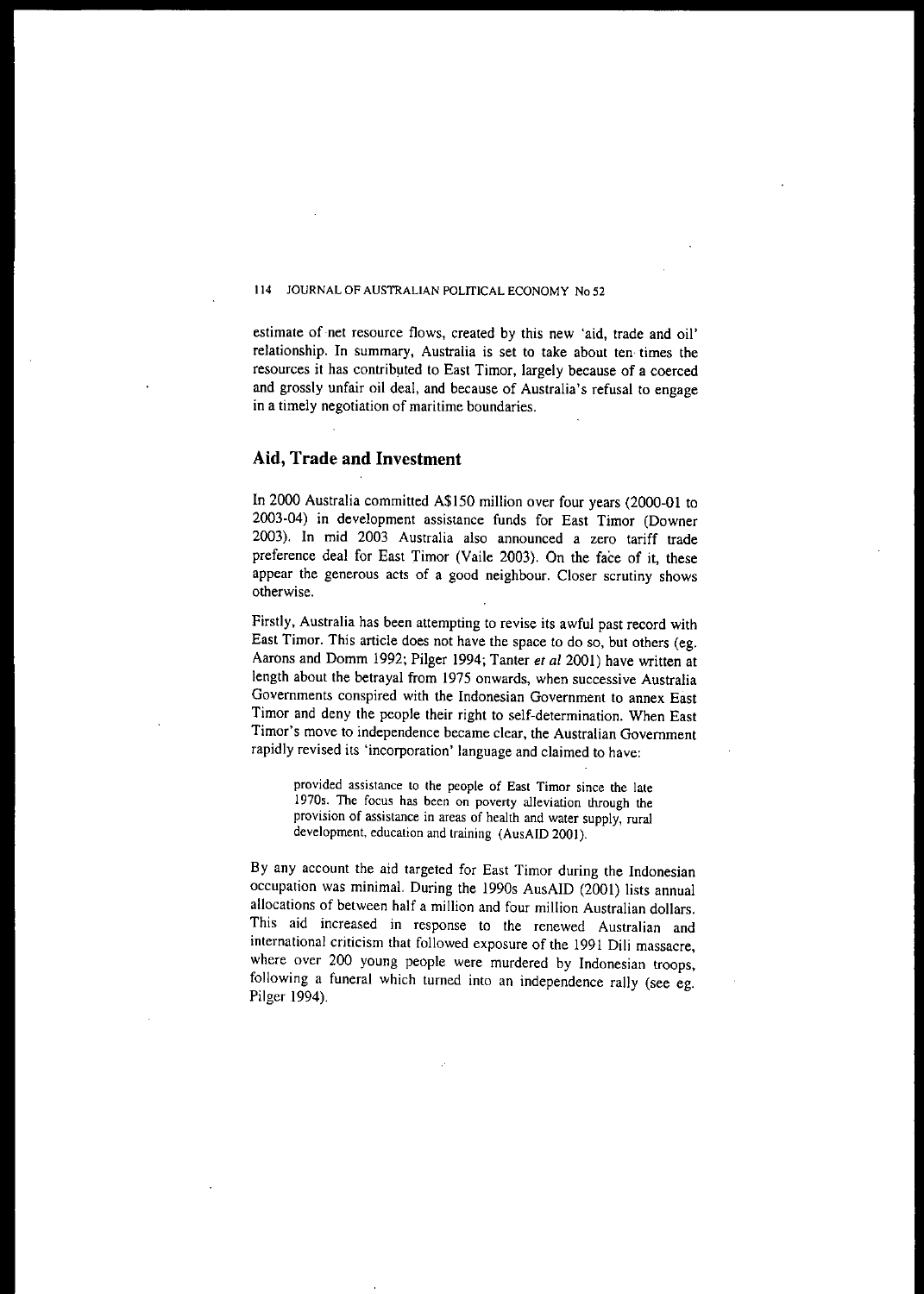Stung by the widespread criticism of Australia's collaborative role in the Indonesian occupation qf East Timor (including the sharing of East Timor's oil assets with the Indonesian Government), Labor's Foreign Affairs Minister Gareth Evans, on the one hand, called the Dili massacre an "aberration" (Pilger 1994), but on the other revived a small scale aid program, According to former AusAID staffer Lansell Taudevin, AusAID projects in East Timor in the 1990s "reflected Jakarta's preferences, not East Timor's requests", For example when Bishop Carlos Belo called for education and reconciliation programs, AusAID **acted on Jakarta's recommendations for agriculture and veterinary** assistance programs, Nevertheless, the AusAID presence was appreciated by the East Timorese as an important source of contact with the outside world (Taudevin in LHB 2002).

Australia's aid program expanded and diversified from 1999 onwards, in the transition period to independence. At about A\$40 million per year, AusAID put money into the repatriation of refugees (in West Timor), **emergency services such as transport, water and food, the rebuilding of** schools, some health services and government support (AusAID 200Ia). Australia helped build the new East Timorese Parliament, and provided project funding for a number of Australian non-government development organisations. In the 1999-2002 transition period, AusAID was joined in East Timor by a huge range of aid organisations, including JICA (the Japanese agency), USAID (the US agency) and Portuguese, Canadian, Irish, Norwegian and European Union agencies.

Responses to AusAID's wide range of projects was mixed. Some local participants in AusAID funded projects (eg. water and peace-building projects) spoke well of the trust and flexibility in the projects. AusAID assistance for the new Customs Service was praised. Others (eg. one orphanage) thought that Australian soldiers had been more helpful than AusAID (La'o Hamutuk 2002: 4-5). Some AusAID funded NGO projects (eg. assistance to NGO Forum) were praised. The major themes of criticism of AusAID, drawn out by a reconstruction monitoring group, were that (i) it did not allow non-Australian contractors (all AusAID **contractors must "carry on business in Australia or New Zealand"** - AusAID 2003), (ii) AusAID officials were inaccessible (behind barbed wire and, after September 2002, machine guns and sandbags at the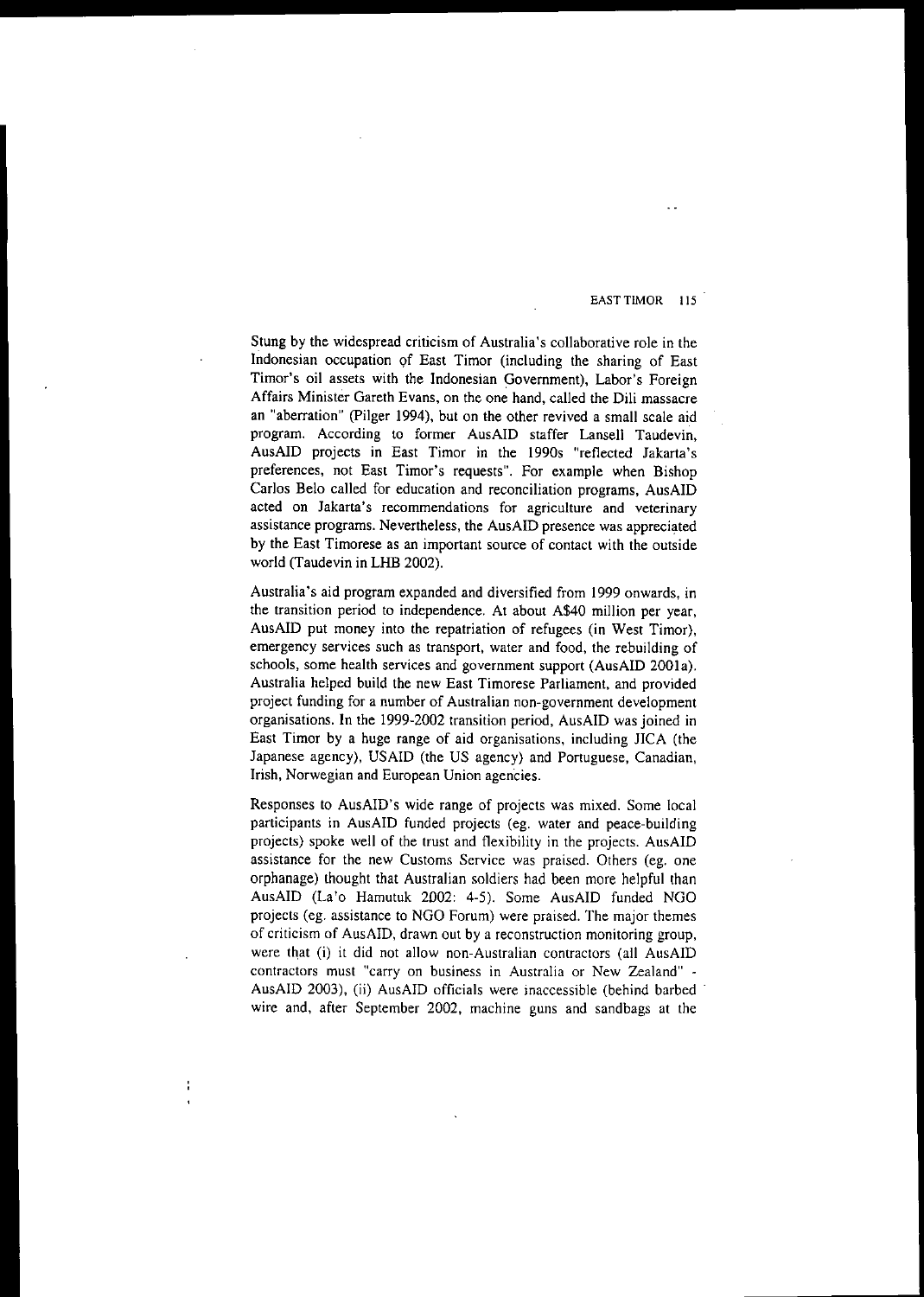Australian Embassy), and (iii) AusAID projects had little transparency or **public accountability, beCause of 'commercial in confidence'** considerations attached to the mostly private contracted projects (La'o Hamutuk 2002: 4-5).

A small part of Australia's aid (perhaps 10%) passed through the Trust Fund for East Timor (TFET), a fund administered by the World Bank which kept a very tight, neo-liberal control on developments. In the transition period (1999-2002) the World Bank claimed that TFET **activities were committed to "East Timorese leadership and** participation" (World Bank 2000-2001). However World Bank teams (with Australian involvement and support) often rejected East Timorese proposals for use of the donated funds. For example, the World Bank's Appraisal for an US\$18 million Agriculture Rehabilitation Project **rejected East Timorese proposals for public sector involvement in "the provision of research, extension and input supply services" because, it** was claimed, "such public sector involvement has not proved successful elsewhere; and the anticipated government fiscal resources would not **be** able to afford such a burden". For these reasons the World Bank team demanded that the Pilot Agricultural Service Centres, publicly funded by TFET, must be privatised (World Bank 2000: 14). The Bank's Appraisal for the Agriculture Rehabilitation Project also rejected East Timorese proposals for a public abattoir and a public grain silo, noting that this **rejection was '''possibly controversial" and that "East Timorese** counterparts may not appreciate the lack of public sector command and control structures and activities and may not support the Project" (World Bank 2000: 21).

Financial assistance (all grants, no loans were involved) from the World Bank and AusAID gave the Australian Government considerable leverage over East Timor's economic policy, in particular to keep open **the opportunities for private foreign investment, and to prevent the social regulation of that investment. Australian companies have been heavily involved in .construction and a range of services (transport, hospitality,** tourism), and enjoy the benefit of there not yet being a minimum wage or any real corporate regulation.

In July 2003 (in the lead up to a WTO ministerial meeting) the Australian Government announced that it would abolish all tariffs and quotas on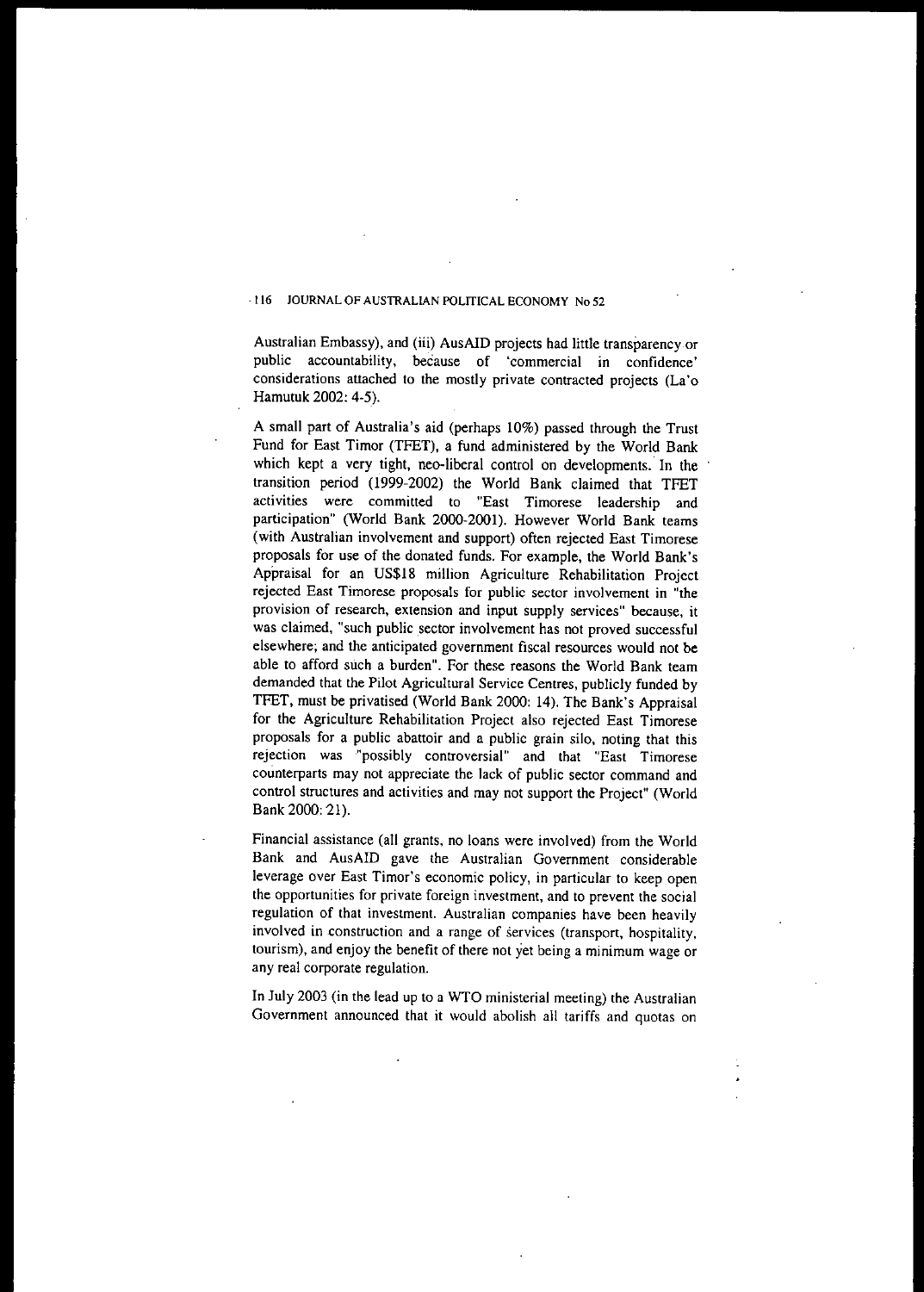imports from the world's 49 least developed nations, and from East Timor. This was said to be "generous preferential market access .. [which] will help the poorest to increase their exports and living standards" (Vaile 2003). However it meant almost nothing, in practical terms, to East Timor. Australian exports to East Timor in 2002-03 were A\$84 million (a wide range of products), while imports from East Timor were less than A\$I million (DFAT 2003). East Timor's trade is insignificant now and for the future. Virtually none of its coffee (the major export, but still very small scale) goes to Australia, and its future **export earners are oil and tourism, neither of which benefit from zero** tariffs. Not only is the Australian announcement an illusory 'preference', it may provide leverage for Australia to demand that East Timor also abolishes (or rather, does not impose) tariffs on the substantial Australian **imports. This 'preference' for poor countries may end up as a clever business move, by Australia. Tariffs are a much more convenient measure of tax and industry support for poor countries, which generally can't afford the expensive' domestic subsidies and infrastructure inducements that are common in wealthier countries.**

# **The Question of Military Aid**

Military expenditures are generally kept separate from development assistance budgets, for the very good reason that military deployments, **even when they purport to assist another country, always represent the assertion of the national and strategic interest of the 'donor' country.** This was certainly the case with Australian military deployments in East **Timor. While Australian popular sentiment demanded an intervention in** solidarity with the East Timorese people (who in 1999 were experiencing **massacre and dislocation), the intervention also represented a considered** step of 'forward defence' right up to Australia's most sensitive border, that with Indonesia. Although there was no direct military confrontation (as the Indonesian withdrawal had been negotiated), Australian troops entered, a power vacuum, with the aim of stabilising and asserting control **over the entire political transition.**

In this context - and even though the Australian military role was clearly supported by the vast majority of East Timorese - it is doubtful that any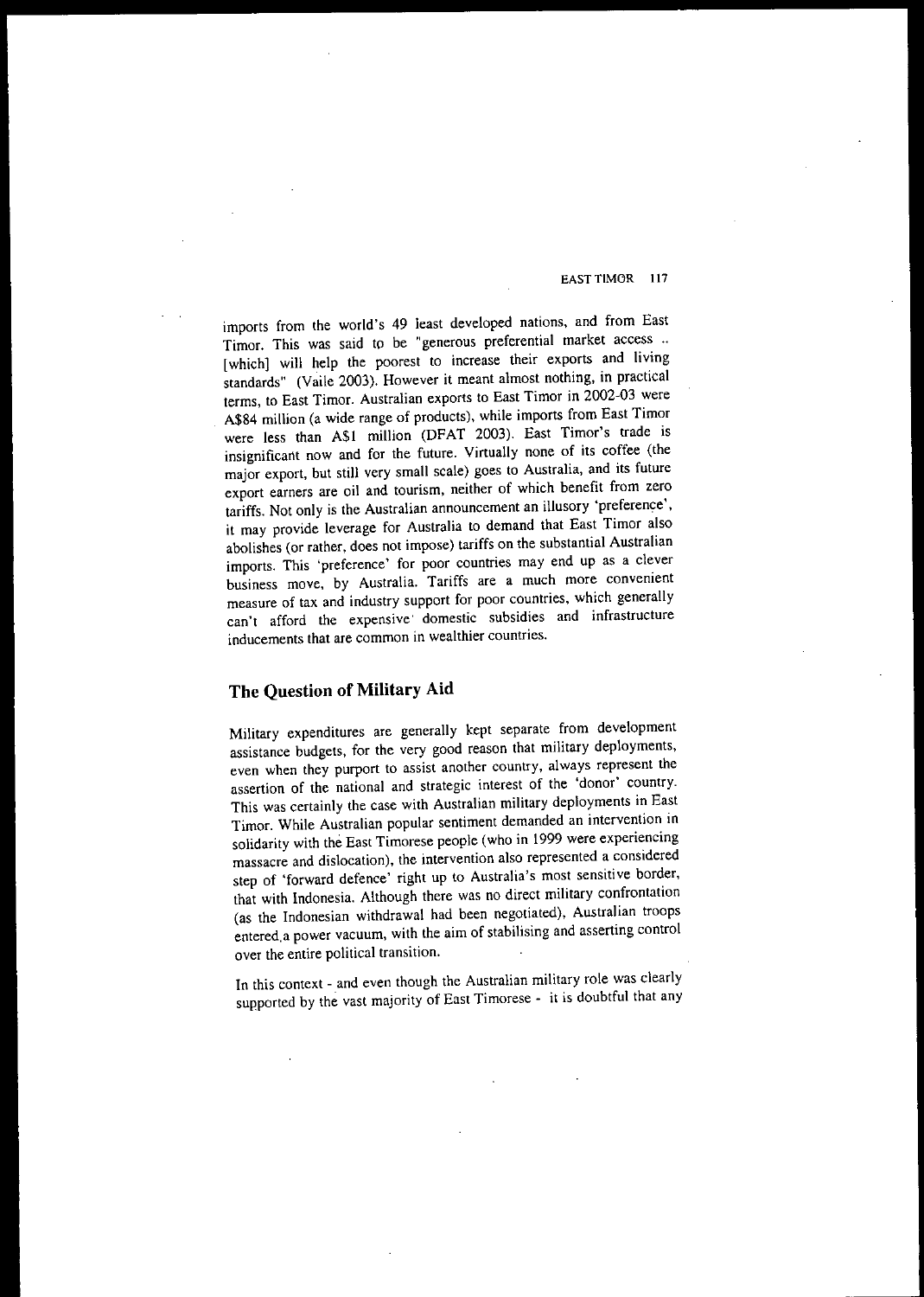military expenditure in East Timor by Australia can be regarded as a **form of 'aid', or resource transfer.**

Even if military expenditure were considered as 'aid', the calculation of it is fraught with difficulties. The Australian Government assertion that its Peace Keeping Force soldiers cost A\$500-600 million per year, down from \$1 billion in 2000-2001 (Australian 2003), is misleading. Firstly, much of this expenditure involves the hiring and equipping of troops who would be retained with or without the East Timorese operation. This includes the long planned two new battalions, added in 1999 (Scheiner 2003a and Australian Treasury 2003). Charlie Scheiner of Lao Hamutuk questions the high figure placed on Australian troop cost, noting that there have been only about 1000 Australian soldiers in East Timor at any given time since 2000 (Scheiner 2003).

Secondly, the Australian Government (like other participating **governments) was reimbursed for its contributions of troops and** equipment to the UN Peace Keeping Forces (PKF), the main element of its military operations, after the 1999-2000 Interfet operation (a pre-UN operation, led by Australia). Total UNTAET allocations for East Timor from 2000-2001 were US\$592 million, with \$230 milion of that for the PKF (UN GA 2000: Annex I). However, while Australia in 2003 contributes about one-eighth of PKF troops (their role is due to end in 2004) it claims to be receiving only about one tenth of their cost in UN reimbursements (and therefore only about one twentieth of UN PKF allocations). The 2003 reimbursement was said to be A\$23 million, revised down from A\$76 million. It is not clear why the reimbursement **is this low.**

A fuller calculation of the fiscal implications of the military contribution *might* go back to Australia's contributions to the UN, for its peace keeping operations around the world, and then set this against the UN PKF reimbursements. But equally, a fuller calculation might also look at past expenditures on support for the Indonesian military - US\$40 million in 1999· (La'o Hamutuk 2002: 6) - and *deduct* this from the East· **Timorese contribution. But really, this would be a pointless exercise, for** separate Defence Force Cooperation Program, now costing about US\$4.9 million per year (La'o Hamutuk 2002: 7), to help train East Timor's new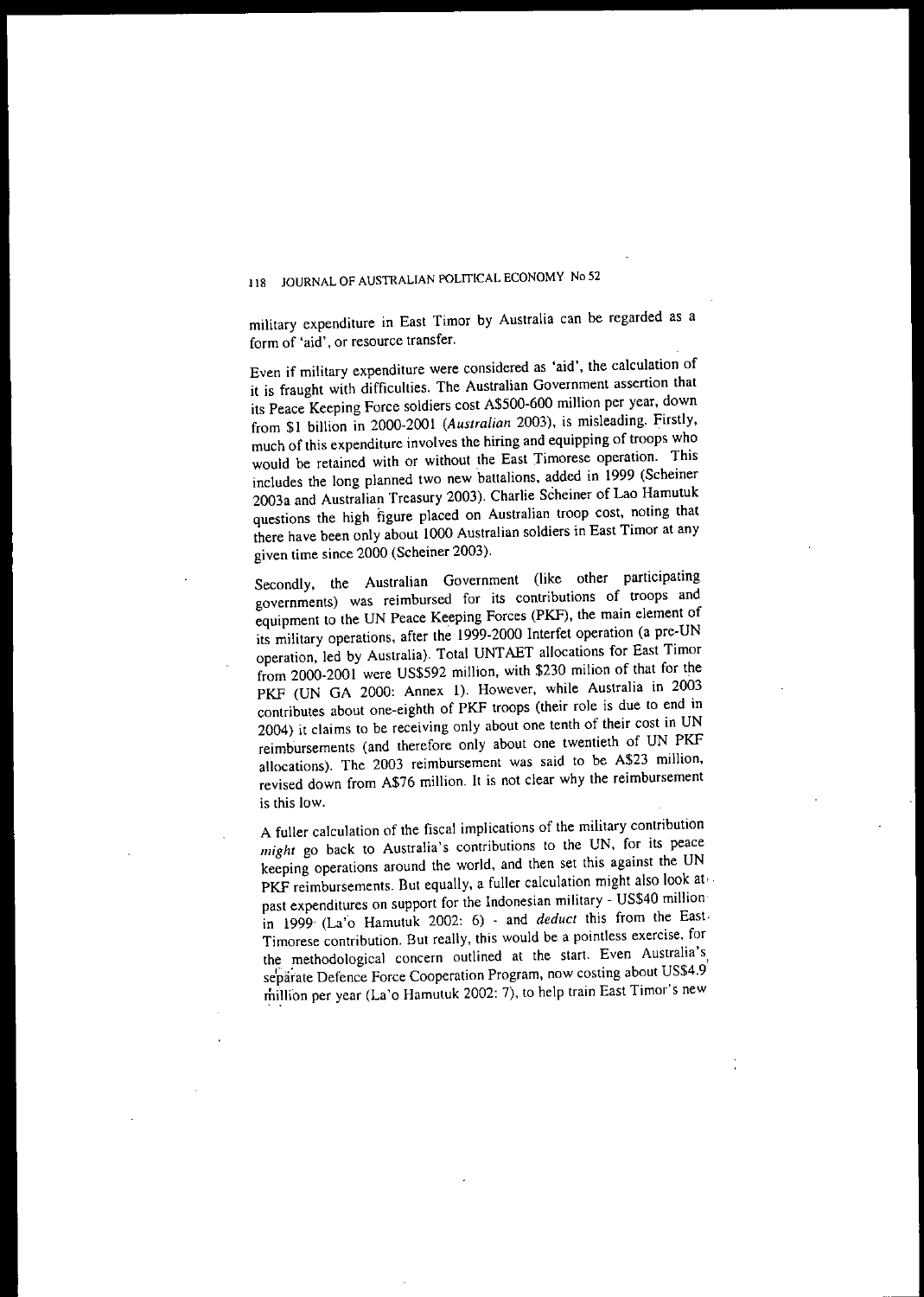Defence Forces, cannot properly be considered 'aid' or development **assistance. Australia has an ongoing strategic interest of its own for** maintaining a military presence on the Indonesian border, and in the Timor Sea.

# **Division of Revenue from Timor** Sea **Oil and** Gas

**The major economic relationship between Australia and East Timor is** neither aid nor trade, but the division of revenue under Timor Sea oil and **gas agreements. Herein lies both the major source of economic conflict** and the major promise for East Timor. Prime Minister Mari Alkatiri called Timor Sea oil and gas revenue East Timor's "passport from poverty" (Alkatiri 2002). Oil and gas revenue is -seen as the means to construct schools, hospitals and roads, and to generally give East Timor a **chance at moving out of bare subsistence and' the backwaters of development. However East Timorese leaders and its civil society organisations have been bitterly upset and appalled over Australia's opportunistic** behaviour in the oil and gas agreements.

**From Australia's 1991 agreement with Indonesia to its 2002 agreements with East Timor, revenue sharing has been based on a formula that** allows the developing company (the major companies are Shell, Woodside and Conoco Phillips) to recover its costs and then share profits **with the two governments. Taxes are rationalised, and revenue after costs is split 50150 between the combined governments and the companies.** (There is some pre-production taxation, but the bulk of the revenue **comes from the after-costs split.) The combined government share is then** split between governments according to a formula based on (i) the **boundaries of a 'resource sharing' zone (as maritime boundaries have not** yet been decided), and (ii) a revenue sharing formula within that **'resource sharing' zone.**

The 1991 'Timor Oap Treaty', between Australia and Indonesia (signed under bitter protest from the East Timorese) recognised the 'Indonesian province of East Timor', and set up a 'Zone of Cooperation' with three **areas, the main one being Zone A, where revenues were to be shared** *50/50* between the two countries. The Timor Sea Treaty (2002) between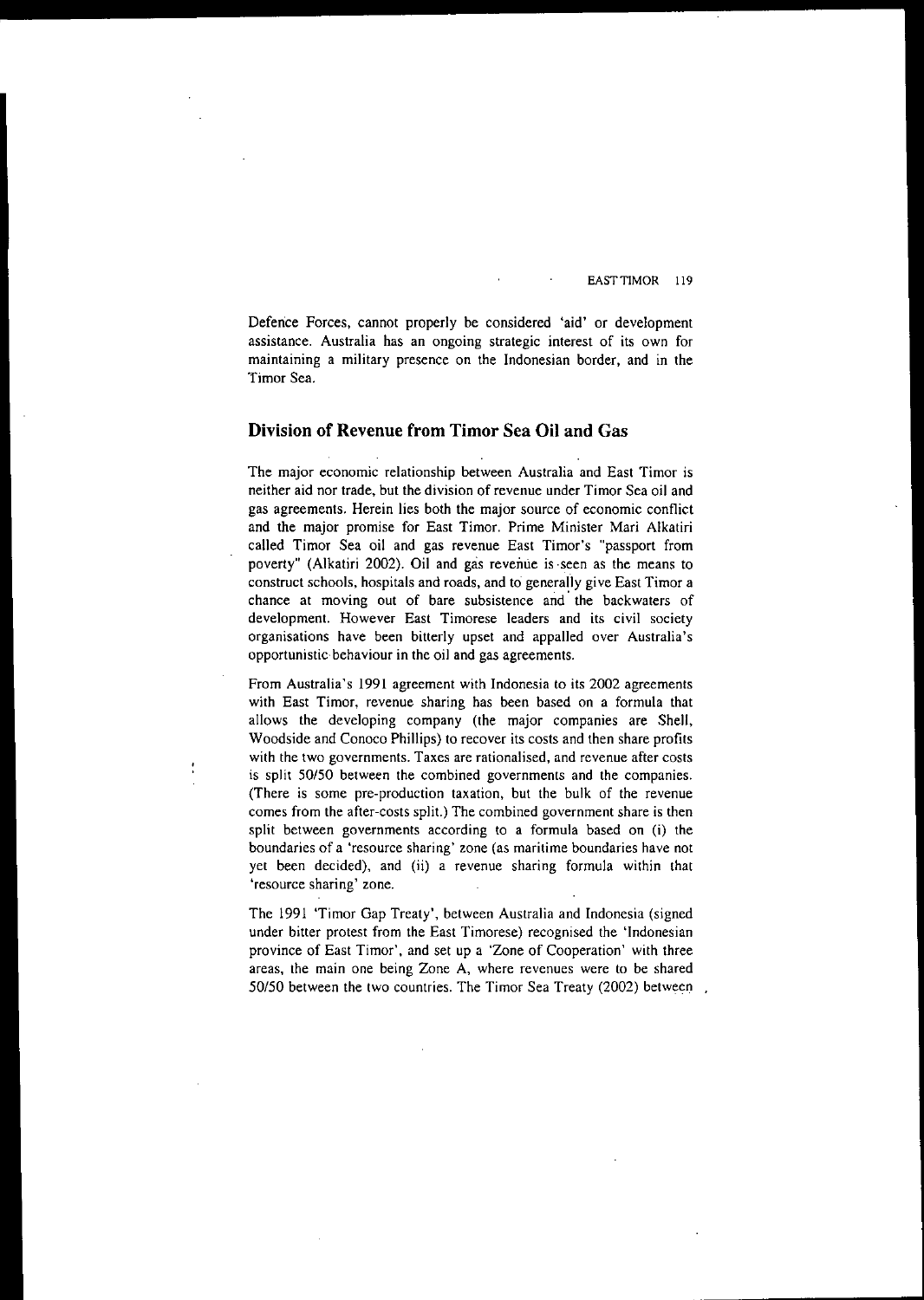East Timor and Australia, signed on East Timor's independence day (but without the important lateral seabed boundary disputes resolved), creates a new Ministerial Council and a Joint Commission (replacing the old Joint Authority). It preserves the company contracts set up under the 1991 treaty, and provides a framework for new contracts.



Map 1: International Law Boundary

This map shows the Timor Gap Treaty's (1991) three part 'Zone of Cooperation', **with the East Timorese view of a likely UNCLOS view on East Timer's maritime boundaries superimposed - the dark lines. In this view, ALL of the Greater Sunrise Field would be in East Timorese waters. According to McKee. (2002) a 'minimum EEZ entitlement' would still leave East Timer with 80% of Greater Sunrise, instead of current 18%. The new JPDA (Joint Petroleum Development** Area) in the Timor Sea Treaty (2002) basically replicates the old 'Area A' of **Australia and Indonesia's 1991 'zone** of cooperation'. **And while the 2002 Treaty still has Australia capturing 10% of revenues from this area (down from 50% under the 1991 treaty), the entire JPDA is in East Timorese waters, as the line between Zone A and B is the median line (UNCLOS border) between the two countries.**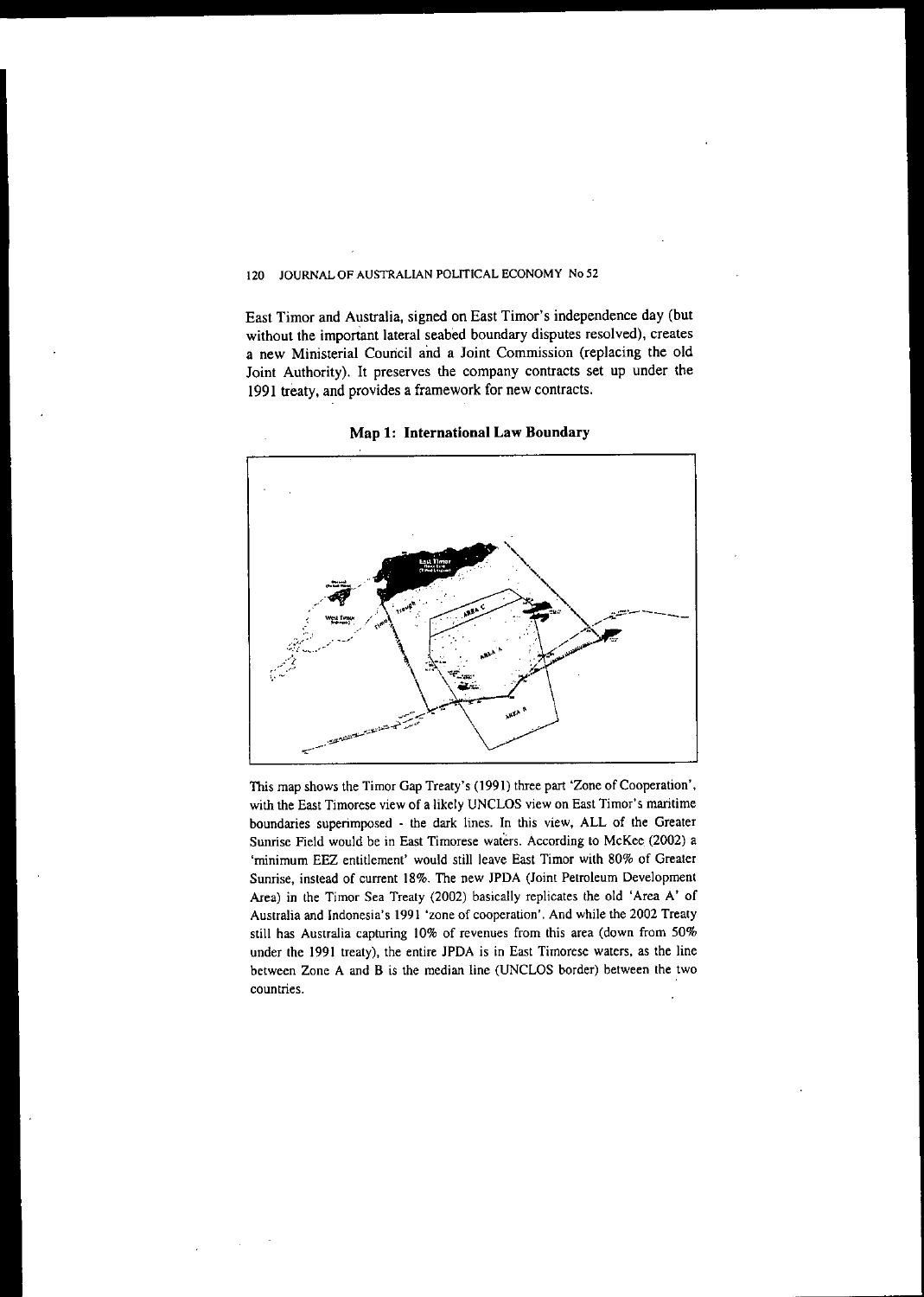# L'E TROMON E I

EAST TIMOR 121

The agreement struck,in July, 2001 (negotiations involved US diplomat Peter Galbraith, acting on behalf of the UN's Transitional Authority in East Timor) was. seen. as interim by the East Timorese Transitional Administration, but rather more stable by the Australian Government. This agreement sidestepped the 'question of new maritime boundaries, and maintained the central shared 'zone', set up by the 1991 Timor Gap agreement. 'But it replaced the Indonesian-Australian 50150 split of royalties and taxes, with an East Timorese-Australian 90/10 split. At first glance, this appeared to be a fair deal for the East Timorese, even though the entirety of the 'shared' zone would be in East Timor's maritime territory, under post 1980s UNCLOS rules (which make 'equidistance' a means of settling disputes based on overlapping 200 nautical mile exclusive economic zones). The Government of East Timor appeared **willing to give up this 10% share, in exchange for an Australian military presence on its southern coast, acting as something of an ongoing security guarantor.**

The boundaries of the JPDA include the whole of the large Bayu Undan field, but (because of the limited lateral boundaries) only 20% of the **large eastern Greater Sunrise field and none of the western** LaminarialCorralina fields. A sub-agreement on 'unitisation' (for tax and revenue purposes) of the Greater Sumise field was also drafted, in conjunction with the 2002 Timor Sea Treaty. The new Treaty therefore adjusts revenues from the old Zone A in East Timor's favour, but **maintains lateral boundaries unfavourable to east Timor. Several weeks** before East Timor's independence day (20 May 2002), and the signing of the Timor Sea Treaty, Australia unilaterally withdrew from the **mechanisms designed to resorve territorial disputes - the International** Court of Justice (ICJ) and the International Tribunal on the Law of the Sea (ITLOS) (ETAN 2003). East Timor decided not to contest these decisions, and not to take Australia to the ICJ. This was controversial in East Timor, but seemed based on the RDTL's preference to pursue diplomatic channels with Australia, combined with East Timor's questionable ability to file a complaint, not yet being a member of the International Court of Justice nor a signatory to the UN's Convention on the Law of the Sea (UNCLOS).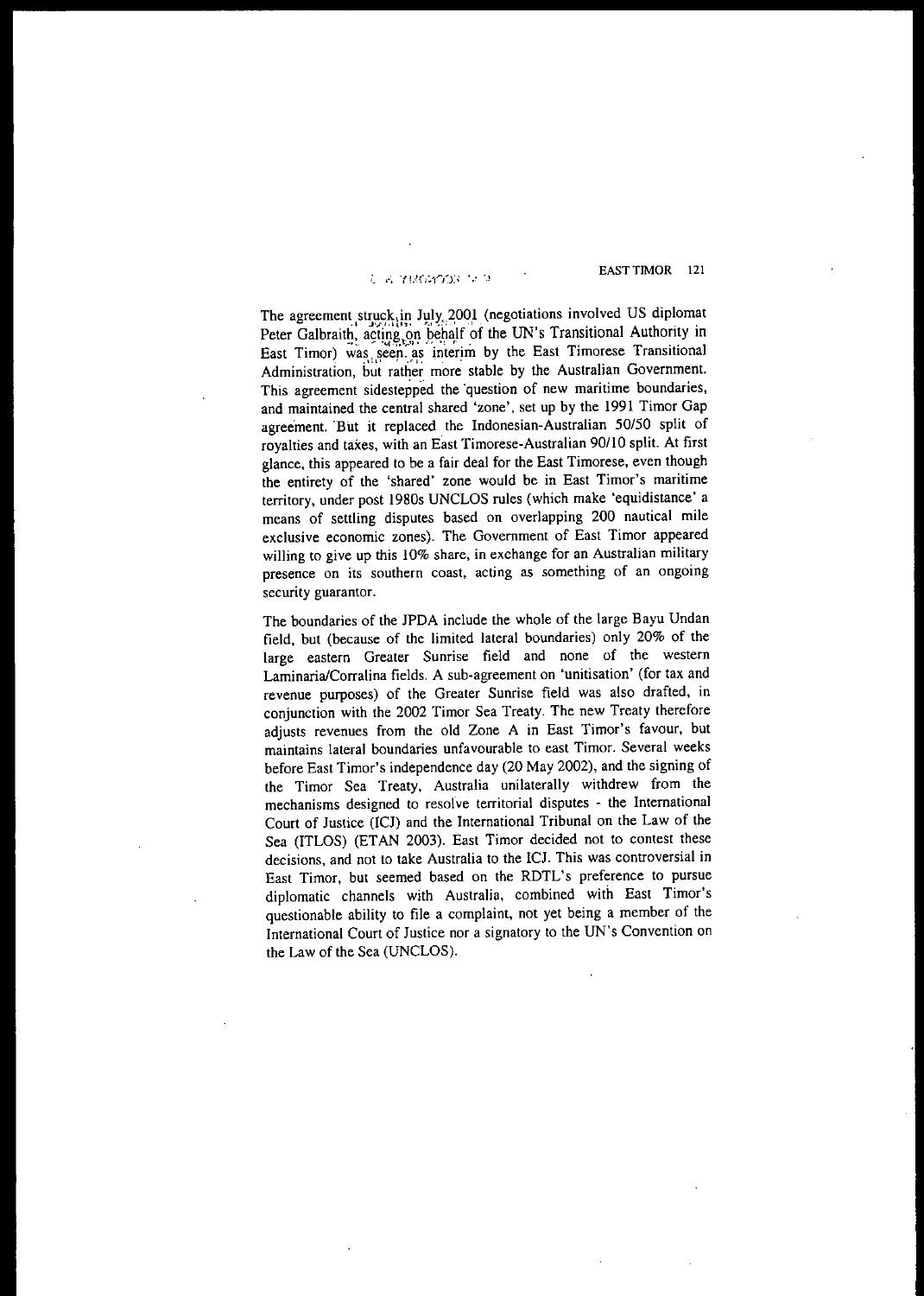The revenue from the Timor Sea oil fields will be immense, but exploitation of these fields will only last a few decades. So the pace of maritime boundary negotiations has critical fiscal implications. The **Australian Government has been dragging its heels.**

Phillips Petroleum, developer of the Bayu Undan field, says that it contains 400 million barrels of condensate and LPG, and 3.4 trillion cubic feet of natural gas. Production would commence in 2004 and peak at about 110,000 barrels per day of condensate and LPG (Phillips Petroleum in JSCOT 2002: 26). Following the 90/10 split under the Timor Sea Treaty 2002. the royalties and taxation revenue flowing to East Timor would amount to a total of US\$2.5 to 3 billion, over about 20 years. East Timor would receive about \$US15 million in 2004, but this would rapidly rise and revenue would peak at about \$US300 million in 2013 (Mari Alkatiri in JSCOT 2002: 26). There are currently about 60 East Timorese jobs on the oil rigs (Nazroo in JSCOT 2002: 26). Australia's revenue would be about \$A2 billion over the life of the project, but this will be supplemented by hundreds of jobs and several billion more in benefits, as a Darwin based LPG-processing plant is now under construction (JSCOT 2002: 27-29).

The Greater Sunrise field, to be developed by Shell and Woodside, is **said to contain about 8 trillion cubic feet.of gas and about 300 million** barrels of condensate, Under the 20/80 split of the JPDA boundaries, this could return about A\$400 million a year to Australia and \$A100 million a year to East Timor, after production commences in 2008 (JSCOT 2002: 28-30). This is the major bone of contention. The Government of East **Timor claims that, with proper maritime boundaries, the whole of the** Greater Sunrise field would be in East Timor's territorial waters (see Map). McKee (2002) agrees that a 'possible' EEZ entitlement would **give East Timor revenues from the entire Greater Sunrise field. However he adds that even a 'minimum EEZ entitlement' would give East Timor** 80% of the field, instead of the current 18% (90% of 20%). On either **view. the entirety of the Larninaria/Corralina fields would also be in East Timor's territory. Total combined revenue (in current dollars) from** Laminaria/Corralina and Greater Sunrise is likely to be US\$2 billion (over 2000-2012) and US\$36 billion (over 2008-2050), respectively (McKee 2002). Under the current arrangements, Australia lays claim to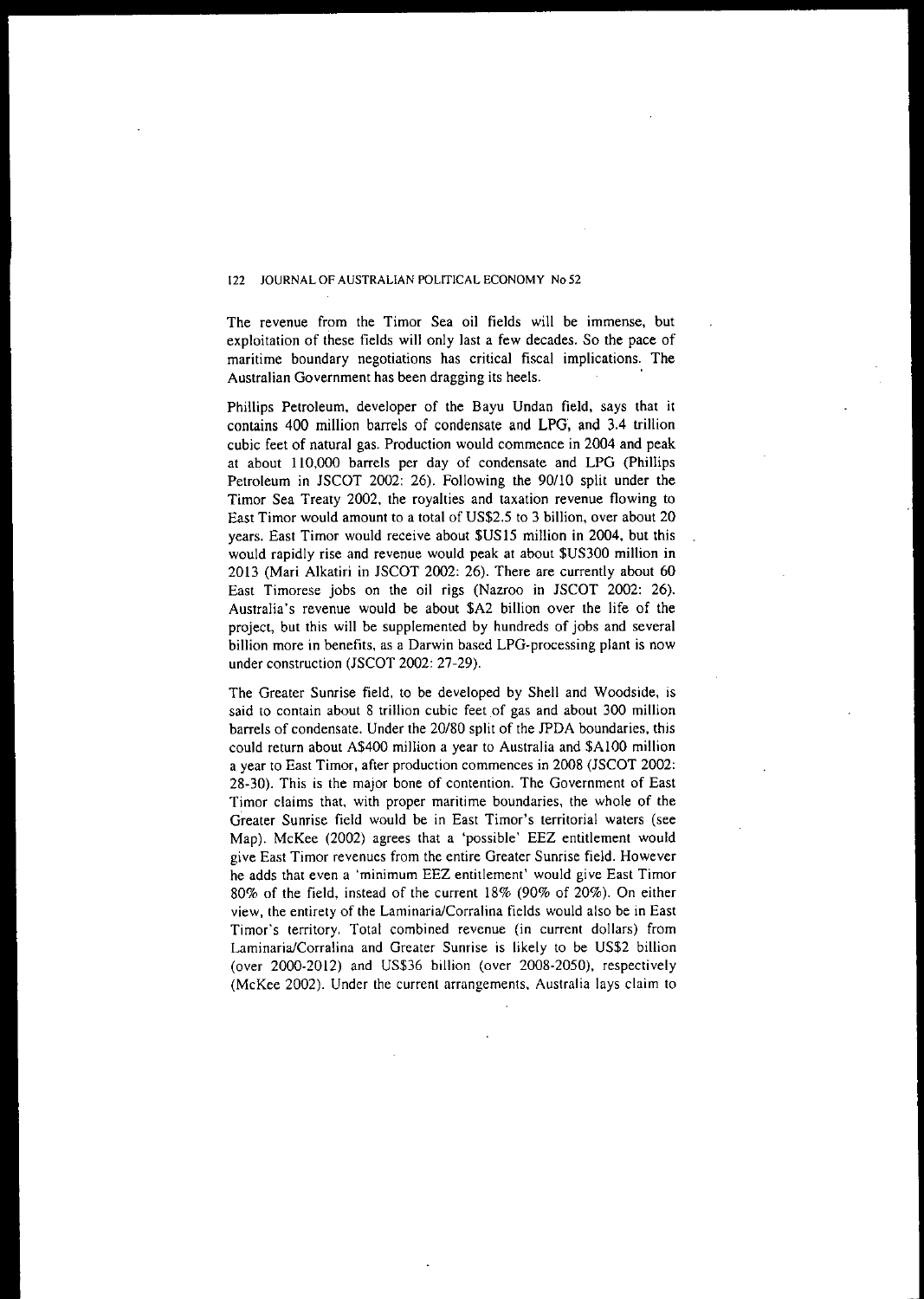US\$30 of that US\$38 billion (McKee 2002). These amounts dwarf any aid moneys Australia has put into East Timor.

| <b>Resource Flows, US\$m</b>                                       |      |          |             |          |              |        |      |      |      |      |
|--------------------------------------------------------------------|------|----------|-------------|----------|--------------|--------|------|------|------|------|
|                                                                    |      |          |             |          | Projections: |        |      |      |      |      |
|                                                                    | 2001 | 2002     | 2003        | 2004     | 2005         | 2006   | 2007 | 2008 | 2009 | 2010 |
| RDTL: GDP, trade and budget:                                       |      |          |             |          |              |        |      |      |      |      |
| GDP(v)                                                             | 389  | 369      | 345         |          |              |        |      |      |      |      |
| Imports (i)                                                        | 237  | 239      | 235         |          |              |        |      |      |      |      |
| Total RDTL revenue (i)                                             |      | 44.1     | 598         | 56.6     | 87.5         | 109.9  |      |      |      |      |
| Total RDTL expenditure (i)                                         |      | 70.6     | 79          | 83.1     | 88           | $96$ . |      |      |      |      |
| RDTL: aid and oil revenue:                                         |      |          |             |          |              |        |      |      |      |      |
| Donor budget support grants (i)                                    |      | 33       | 28          | 27       | n/a          | n/a    |      |      |      |      |
| Australian 'aid' moneys (ii) *                                     | 25.9 | 23       | 26.9        | n/a      | n/a          | n/a    | n/a  | п/а  | n/a  | n/a  |
| Bayu Undan revenue (i) #                                           |      | 26.7     | 42.2        | 38.4     | 68.5         | 89.5   | n/a  | n/a  | n/a  | n/a  |
| Greater Sunrise revenue (iii) ##                                   | 0    | $\bf{0}$ | $\mathbf 0$ | $\Omega$ | $\Omega$     | 0      | n/a  | n/a  | 64   | 64   |
| Revenue taken from RDTL by Australia (ie revenue from RDTL's EEZ): |      |          |             |          |              |        |      |      |      |      |
| Greater Sunrise revenue (iii)                                      | 0    | 0        | $\bf{0}$    | 0        | 0            | 0      | n a  | n/a  | 256  | 256  |
| Laminaria-Coralina revenue                                         |      |          |             |          |              |        |      |      |      |      |
| (iv)                                                               | 350  | 250      | 210         | 180      | 150          | 120    | 100  | 50   | 50   | 50   |

# Table 1: East Timor (RDTL) • Aggregates and

**SOllrCe.l': (i) RDTL 2003; (ii) Downer 2003; (iii) JSCOT 2002; (iv) McKee 2002; (v) DFAT 2003 Notes:" Australian 'aid' for East Timor includes budget and non-budget finance (World Bank, various project aid), and for simplicity is converted into US\$ at a rate of 0.64; # Bayu Undan revenue has been delayed by about one year; ## There will be some taxation revenue from Greater Sunrise before 2009**

An Australian parliamentary Committee looked into the Timor Sea agreements, but basically supported the Government line. The report of November 2002 simply recommended that "binding action be taken" on the Timor Sea Treaty and that the largely technical "unitisation" of the Greater Sunrise fields be concluded (JSCOT 2002: I). However in a minority report, Australian Democrat leader and JSCOT committee member Senator Andrew Bartlett said that the terms of the Timor Sea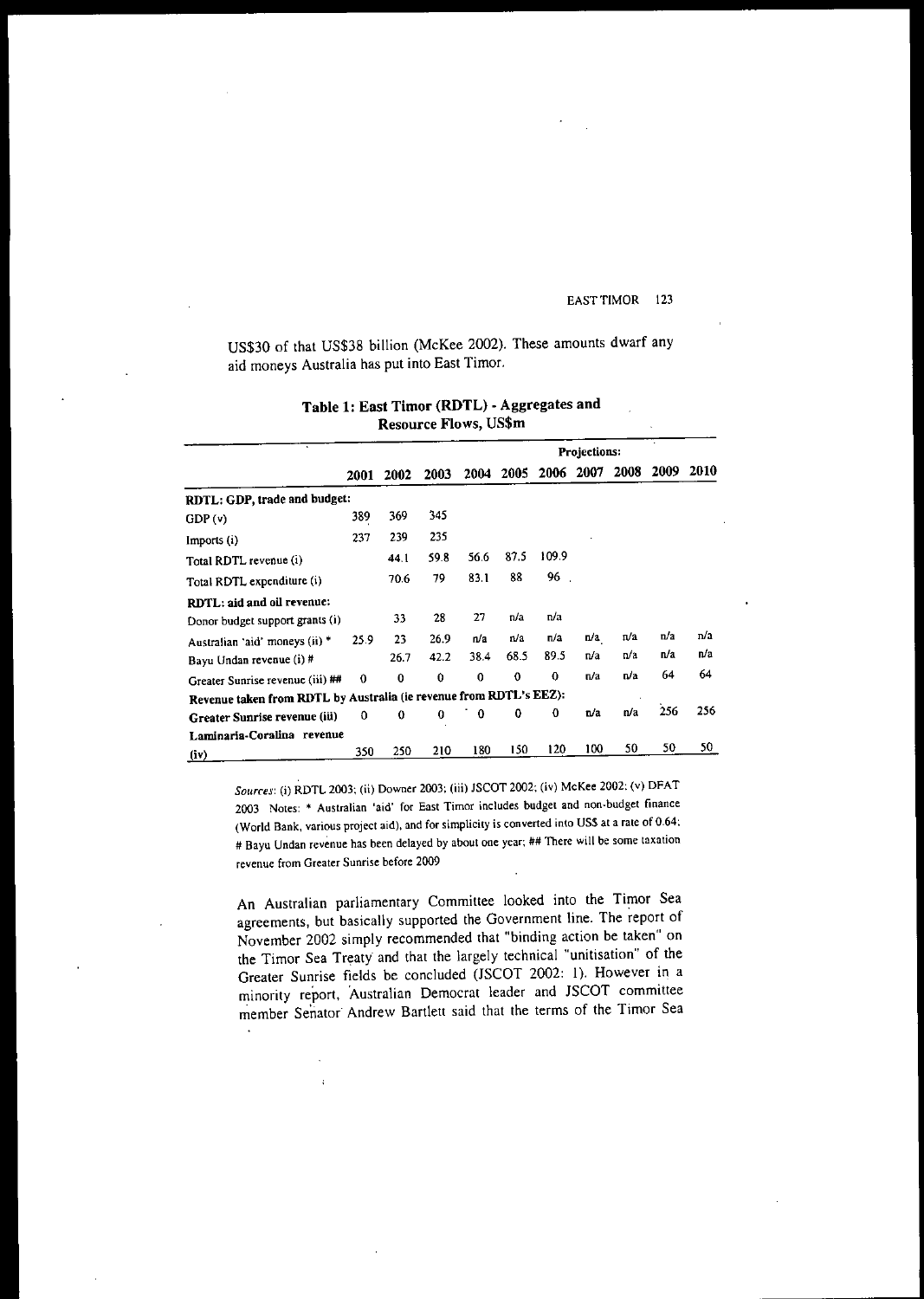Treaty seemed to have been extracted from East Timor "through undue pressure", that the Treaty overall did not represent a "fair agreement", particularly as regards the boundaries of the JPDA, and' that seabed boundaries should be concluded in accordance with UNCLOS principles and, if necessary, under ICJ jurisdiction (JSCOT 2002: 48-53). **In** 2000 a earlier Senate Committee inquiry had recommended that "the Australian **Government should take into account international law in relation to** seabed boundaries". International arbitration would be available for this purpose, if required (Australian Senate 2000: Chapter Four).

After the JSCOT report, in early 2003, several Australian Government ministers **in** a 'joint media release' announced that '\$50 billion Timor Sea Projects [would] go' ahead', stressing the benefits for both East **Timor and Australia and the claimed "spirit of cooperation" in which** agreements between the two countries had been made (Downer et al 2003). This papered over the acrimony. Australian Greens Senator Bob Brown was one of the few public figures to criticise the deal. Brown had **visited East Timor and had spent some time outside official functions with East Timorese community representatives. He drew attention to the** pressure that had been placed on PM Alkatiri to sign the Treaty: "the East Timorese have to put on this diplomatic face .. but deep below the surface they're appalled at what's happening" (Brown 2003). He was right. **In** 2003 nine East Timorese community groups issued a statement saying that:

**Timor Leste's independence process is not complete until Australia and** Timor~Leste **agree on boundaries in the Timor Sea .. [we urge Australia] to negotiate maritime boundaries ... [and] revenues should be held in trust until a interim boundary is** agreed to (East Timorese NGDs 2003)..

# **Conclusion**

The net result of the Timor Sea oil and gas agreements has been to deliver most of the revenues in East Timor's likely UNCLOS-endorsed maritime territory to the Australian Government. Australia has grabbed almost 60% of East Timor's revenue stream. This act nullifies and